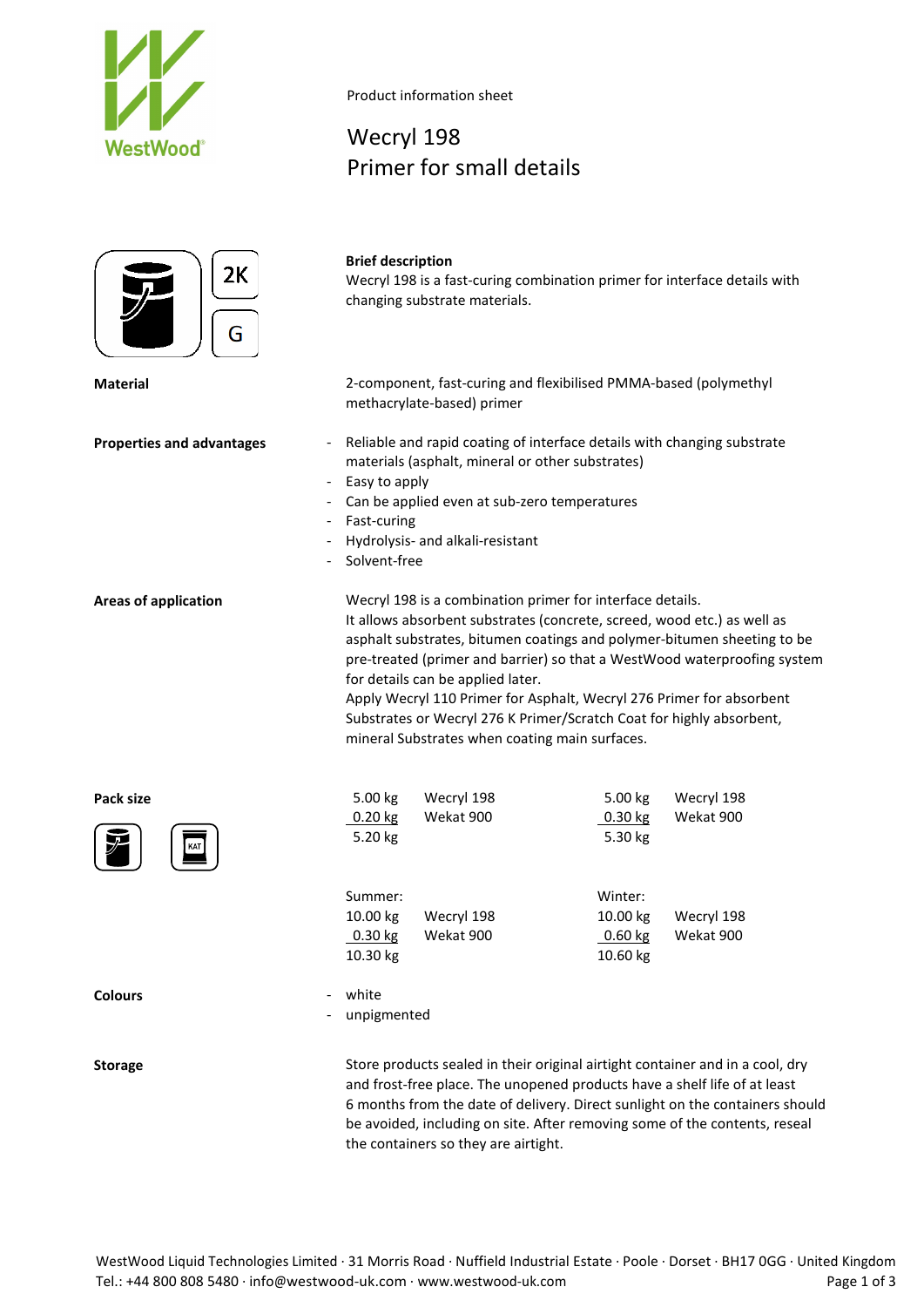

### **Application conditions Temperatures**





Product information sheet

# Wecryl 198 Primer for small details

The product can be applied within the following temperature ranges:

| Product    | Temperature range, in °C |                |               |  |  |  |
|------------|--------------------------|----------------|---------------|--|--|--|
|            | Air                      | Substrate*     | Material      |  |  |  |
| Wecryl 198 | $-5$ to $+35$            | $+3$ to $+50*$ | $+3$ to $+30$ |  |  |  |

\* The substrate temperature must be at least 3 °C above the dew point during application and curing.

#### **Moisture**

The relative humidity must be ≤ 90%.

The surface to be coated must be dry and ice-free.

The surface must be protected from moisture until the coating has hardened.

### **Reaction times and required amounts of catalyst**

|                    | Wecryl 198              |
|--------------------|-------------------------|
|                    | (at 20 °C, 3% catalyst) |
| Pot life           | approx. 10 min          |
| Rainproof          | approx. 30 min          |
| Can be walked on/  |                         |
| overcoated         | approx. 45 min          |
| <b>Curing time</b> | approx. 3 hours         |

Higher temperatures or greater proportions of catalyst will reduce reaction times, while lower temperatures and smaller proportions of catalyst will increase reaction times.

The following table indicates the recommended amount of catalyst required to adjust the curing reaction to the temperature.

|     | Product   Substrate temperature in °C; required amounts of Wekat 900 in % w/w (guide)                                                        |  |                                                                                          |  |  |  |  |  |  |  |
|-----|----------------------------------------------------------------------------------------------------------------------------------------------|--|------------------------------------------------------------------------------------------|--|--|--|--|--|--|--|
|     |                                                                                                                                              |  | $-10$   $-5$   $+3$   $5$   $10$   $15$   $20$   $25$   $30$   $35$   $40$   $45$   $50$ |  |  |  |  |  |  |  |
| 198 | $\vert$ - $\vert$ - $\vert$ 6% $\vert$ 6% $\vert$ 4% $\vert$ 3% $\vert$ 3% $\vert$ 2% $\vert$ 2% $\vert$ 2% $\vert$ 1% $\vert$ 1% $\vert$ 1% |  |                                                                                          |  |  |  |  |  |  |  |

| <b>Substrate</b> | Consumption            |
|------------------|------------------------|
| smooth           | 0.40 kg/m <sup>2</sup> |
| fine-sandy       | 0.50 kg/m <sup>2</sup> |
| coarse           | 0.80 kg/m <sup>2</sup> |
|                  |                        |

#### **Product application Application equipment / tools**

For mixing the product:

Mixing tool with twin-paddle stirrer

For applying the product:

Sheepskin roller

Brush (only for areas not accessible with roller)

**Consumption rates** 

**Technical data Density: Density:** 1.04 g/cm<sup>3</sup>